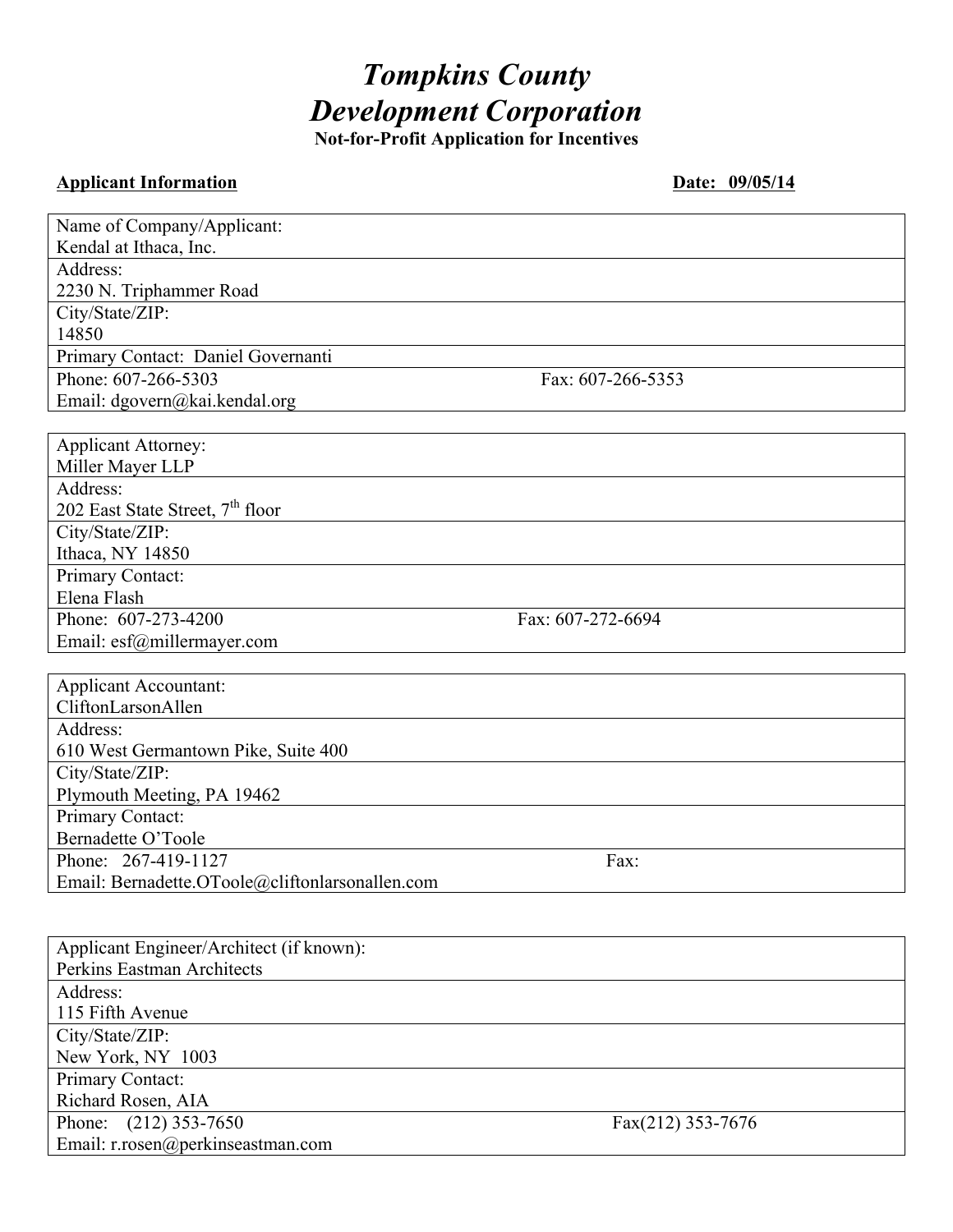| Applicant Contractor (if known):        |      |
|-----------------------------------------|------|
| <b>Lecesse Construction</b>             |      |
| Address:                                |      |
| 75 Thruway Park Drive                   |      |
| City/State/ZIP:                         |      |
| West Henrietta NY 14586                 |      |
| Primary Contact:                        |      |
| Tony DaGrosa                            |      |
| $(585)$ 334-4490<br>Phone:              | Fax: |
| Email: adagrosa@LECESSEconstruction.com |      |

### **Business History**

Year Company was Founded: 1992 Type of ownership (Corporation, LLC, Sole Proprietor) NAICS Code:  $62331 - NONPROFIT 501(c) (3)$ 

Product or Service: Continuing care retirement community

Major Customers: Senior citizens

*The IDA avoids offering incentives to businesses that will compete with or displace existing Tompkins County businesses*.

| Major Suppliers:<br>Sodexo Inc.<br>P.O. Box 360170, Pittsburgh, PA 15251 | Terry Bailey Construction, Inc.<br>5139 Jacksonville Road<br>Trumansburg, NY 14886 |
|--------------------------------------------------------------------------|------------------------------------------------------------------------------------|
| <b>Omnicare of Syracuse</b>                                              | <b>B&amp;B</b> Flooring                                                            |
| d/b/a Pharmacy Solutions                                                 | 2217 Dryden Road                                                                   |
| PO Box 740391                                                            | Dryden, NY 13053                                                                   |
| Cincinnati, OH 45274-0391                                                |                                                                                    |

Who are your major competitors in Tompkins County? There are no other CCRCs locally. Longview, Brookdale Senior Living, and Bridges of Cornell Heights are less comprehensive models of senior housing and care.

Has your business ever received incentives tied to job creation from local governments in New York State?  $Yes \underline{x}$  No

If Yes, please describe \_\_\_\_\_\_\_\_\_\_\_\_\_\_\_\_\_\_\_\_\_\_\_\_\_\_\_\_\_\_\_\_\_\_\_\_\_\_\_\_\_\_\_\_\_\_\_\_\_\_\_\_\_\_\_\_\_\_\_\_\_\_\_\_\_\_\_\_\_\_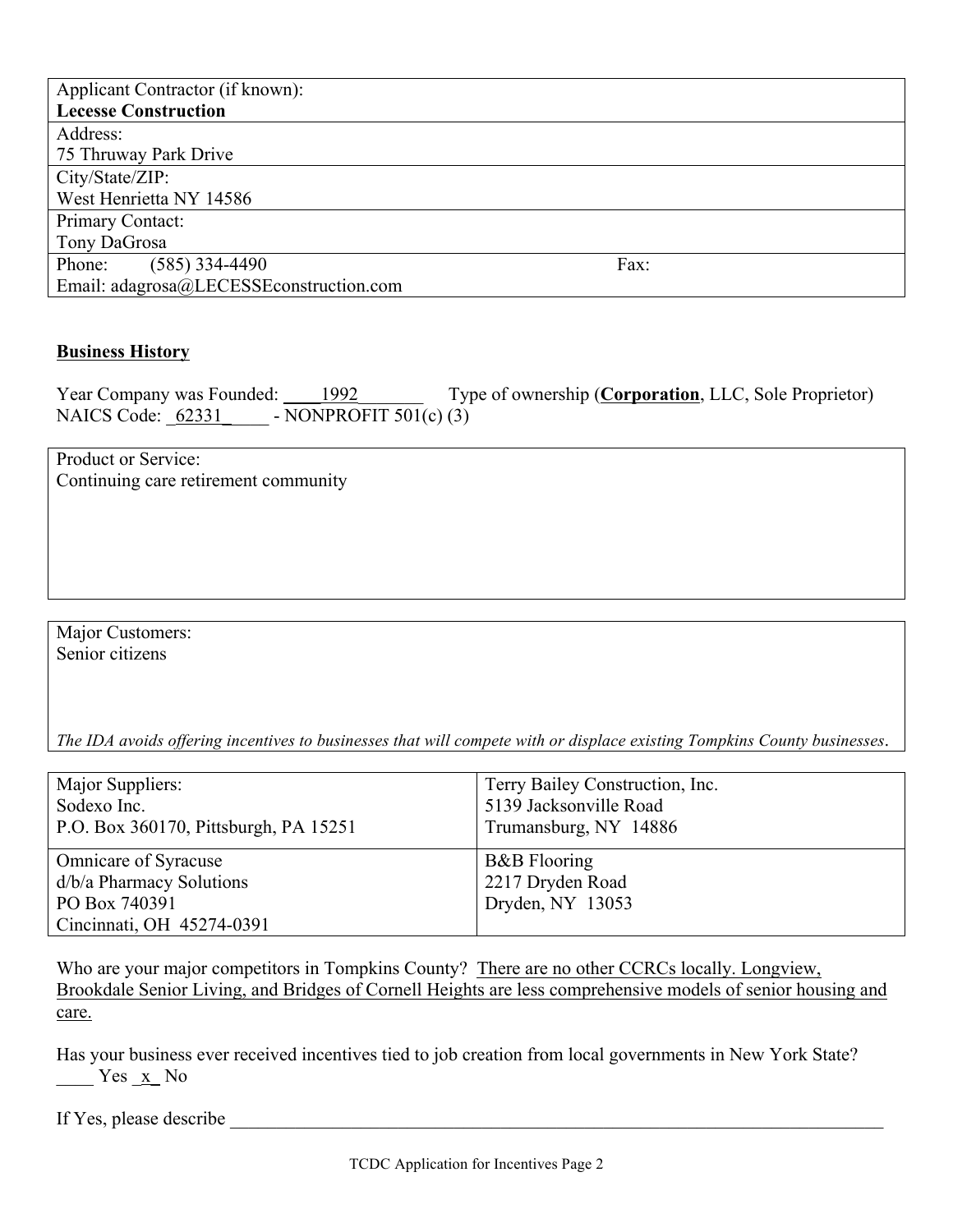Were the goals met? Yes No

If No, why were goals not met?

## **Project Description**

Please give a brief narrative description of the project.

Kendal at Ithaca's substantial expansion and redevelopment of its campus includes a new two story, 24 unit independent living apartment building with new covered parking; a new 48 bed skilled nursing facility (consisting of 3 households of 16 private rooms); a new centralized entrance and reception area which will create a definitive, useful and attractive point of entry to the community; a new dining café; new rooms for aerobics and fitness, and renovations of the visiting practitioner area and dining areas, common areas and certain administrative office areas.

 $\_$  , and the contribution of the contribution of the contribution of the contribution of the contribution of  $\mathcal{L}_\text{max}$ 

The renovations will include a redesign of the existing skilled nursing area to include: improved office spaces for the Licensed Home Care Services Agency; improved areas for visiting practitioners to use for treatment; relocated and improved administrative offices for health services, nursing, human resources, facility services, information technology offices, and a data server room; a new large activities room for Heath Center programs; a larger and redesigned beauty salon with the addition of a spa; new space for the bank; a library expansion; and a new space for the Residents' Association. The new and renovated fitness, aerobic and spa areas will not only strengthen Kendal at Ithaca's market position but will support a culture of wellness among its resident and staff population.

In addition, Kendal at Ithaca is considering refinancing its existing Series 2000 and 2003B Bonds.

#### Location: 2230 N. Triphammer Road, Ithaca, NY 14850

Property size (acres) – both **existing** and proposed:  $\qquad$  103 acres

Building size (square feet) – both **existing** and proposed: Existing total building size is 354,559 s.f.. Upon completion the total building size will be 438,660 s.f. (both calculations do not include covered parking)

Proposed project start and completion dates: November 2014 – December  $2016$ 

What types of green building practices do you plan to use, if any? Kendal has completed a NYSERDA energy management project and is committed to using green building practices in this project. The project is being designed to meet LEED, NYSERDA and Energy Star standards for certification. We have internal practices regarding reuse, recycling and composting; and use of energy efficient products throughout the facility. In purchasing equipment, green practices are a primary factor.

Do you certify that the project will not result in the relocation of all or part of any business or jobs from within New York State to Tompkins County? x Yes No

 $\_$  , and the contribution of the contribution of the contribution of the contribution of the contribution of  $\mathcal{L}_\text{max}$ 

Will this project result in a regular increase in overnight visitors to your facility (e.g. for training purposes)?

Yes  $x$  No

If Yes, number of visitors per year average duration of stay days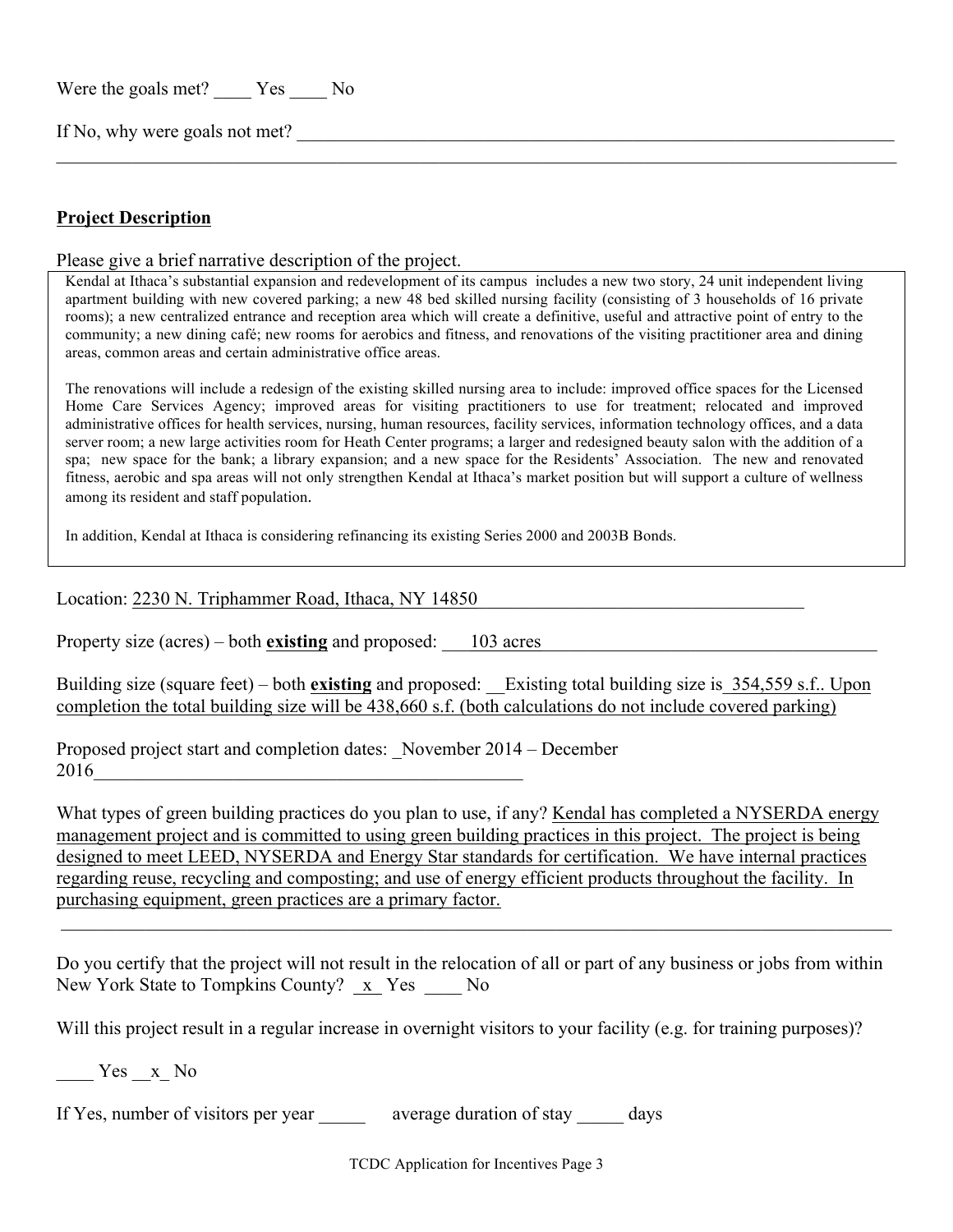# **Occupancy**

List the name(s), nature of business of proposed tenant(s), and percentage of total square footage to be used for each tenant. (Additional sheets may be attached if necessary.)

| Not applicable |  |
|----------------|--|
|                |  |
|                |  |
|                |  |
|                |  |
|                |  |
|                |  |
|                |  |

## **Project Costs**

|                                             |                         | Amount          |                                               |  |
|---------------------------------------------|-------------------------|-----------------|-----------------------------------------------|--|
| Value of land to be acquired (if any):      |                         | N/A             |                                               |  |
| Value of building to be acquired (if any):  |                         | N/A             |                                               |  |
| Cost of New Construction:                   |                         | $$23.1$ million |                                               |  |
| Value of improvements to existing building: |                         | \$6.1 million   |                                               |  |
| Value of equipment to be acquired:          |                         |                 | $$1.3$ million                                |  |
| Other:<br>contingency)                      |                         |                 | \$8.266 million (soft costs, fees, marketing, |  |
| <b>TOTAL</b>                                |                         | \$38,761,053    |                                               |  |
| <b>Financing</b>                            | <b>Without Bonds</b>    |                 | With Bonds                                    |  |
| First year debt service                     | $\frac{$}{5}$ 3,949,557 |                 | \$3,585,365                                   |  |
| Total debt service                          | \$107,132,292           |                 | \$97,762,646                                  |  |

Amount of anticipated financing from a lending institution  $\frac{$55,000,000}{55,000,000}$ *(Please note: The applicant must inform the TCDC at the time of issuance of commitment letter if the financing will exceed the amount stated here.)*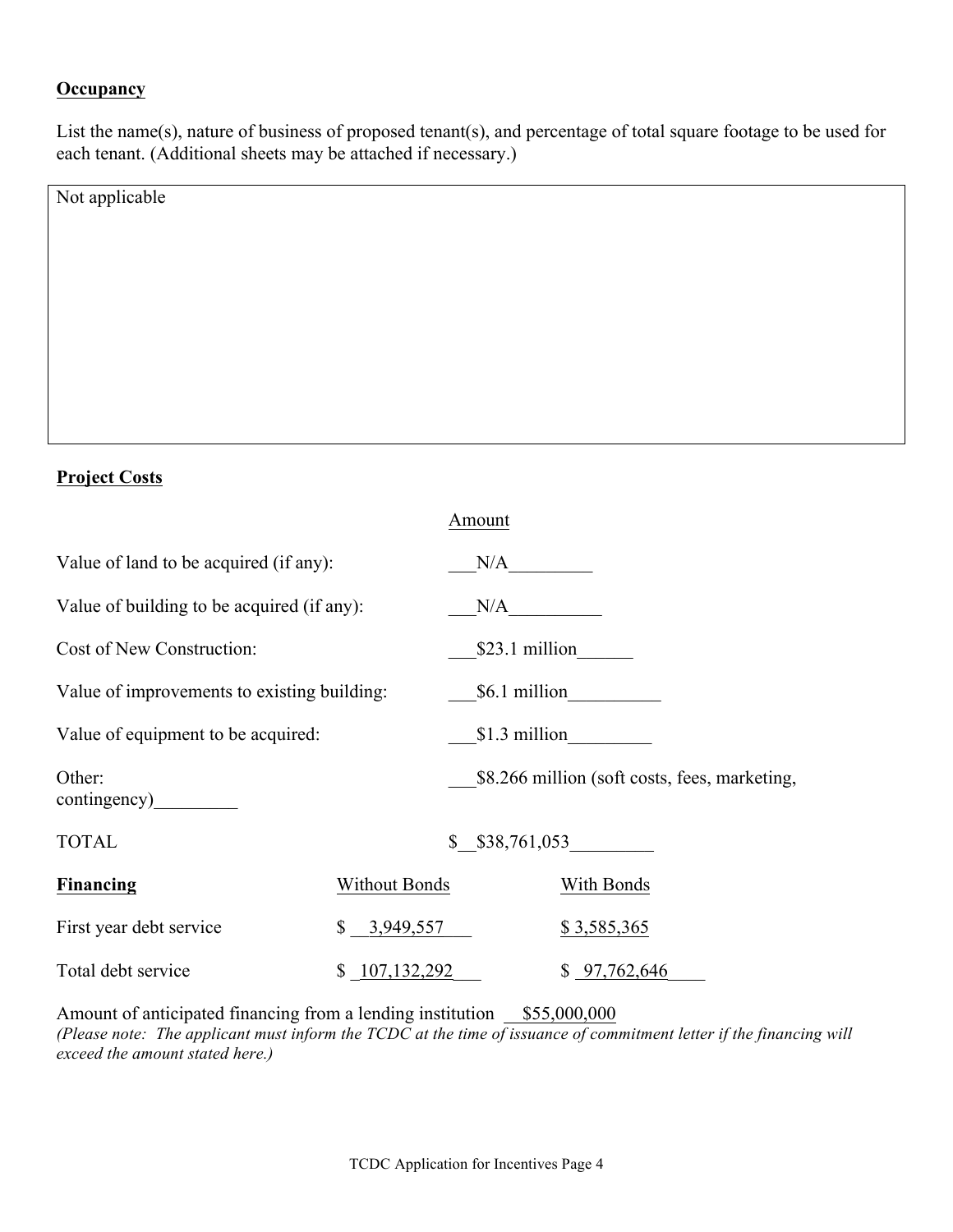## **Need for Incentives**

If the applicant is requesting incentives that are greater than the Development Corporation Standard Policies, please include a detailed justification for this provision.

Not applicable

**Employment Information** (please note that during the course of the abatement you will be required to provide employment information annually.)

Please provide a description of the benefits that you offer to your employees.

*Benefits for full-time employees hired to work 30-40 hours/week are listed below.* 

Health insurance; dental insurance; group life & accidental death and dismemberment insurance (AD&D); voluntary life and AD&D insurance; NYS disability insurance; workers' compensation insurance; long-term disability insurance; flexible spending accounts; Kendal pension plan; tax-deferred annuities (403(b); Kendal provides 1.25 percent match for 403(b); PTO (paid time off); sick leave; holiday pay (7 holidays observed); lunch provided for those working on Kendal-observed holidays; service awards (2nd-year and every 5<sup>th</sup> year); anniversary holiday (every 5<sup>th</sup> year); direct deposit; shift differentials; bereavement leave; jury duty leave; military leave; employee assistance program; educational reimbursement program; on-site child care; child care scholarship program; Family and Medical Leave; personal leave of absence; annual health screening, PPD and flu shot at no cost to employee.

Employees may also use Kendal fitness equipment such as exercise equipment, tennis courts, and swimming pool. Our Fitness Coordinator provides personal training and other wellness/fitness opportunities for staff, such as a recent 3-mile run/walk.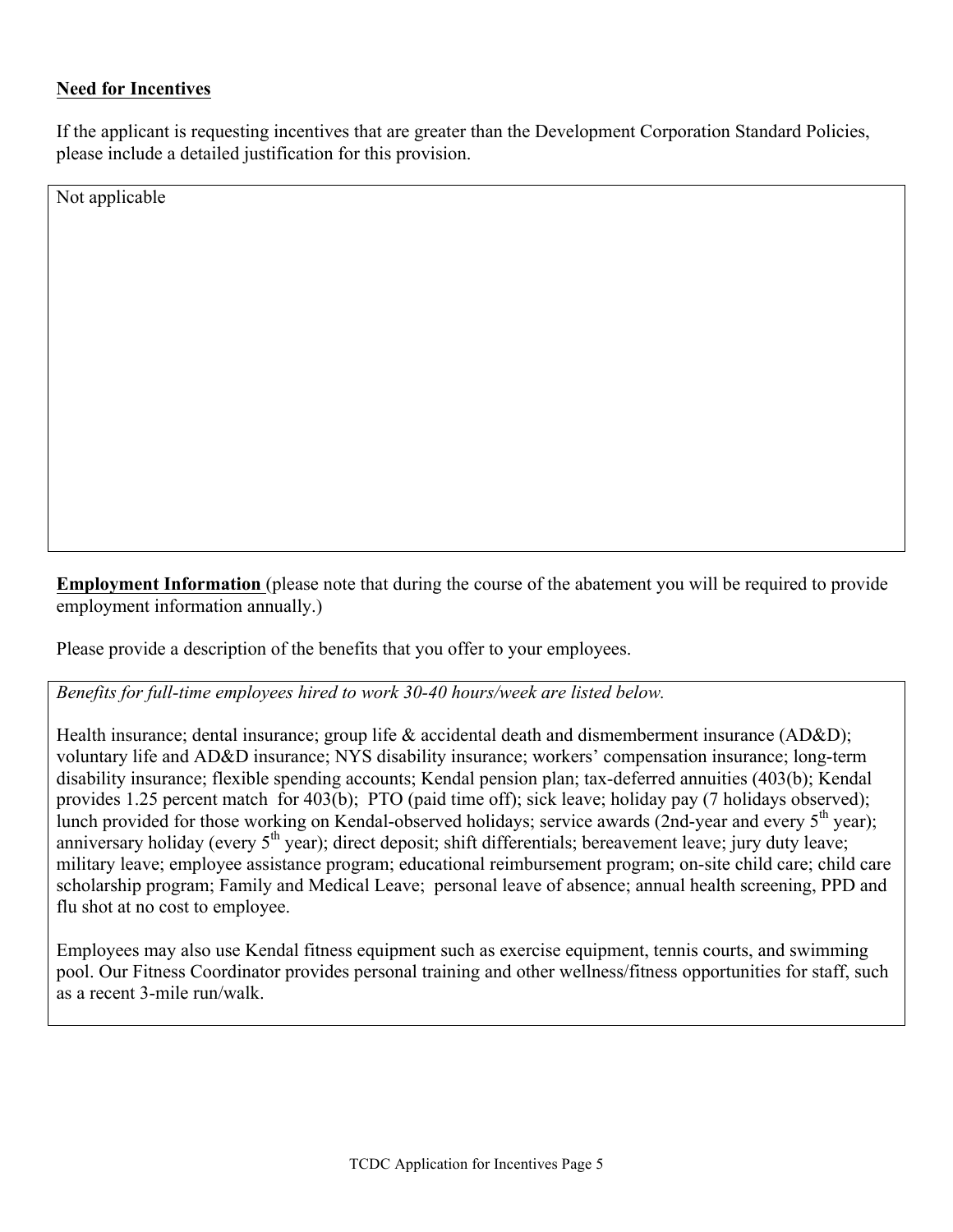Please provide a description of internal training and advancement opportunities offered to your employees.

Internal Training: New hires and on-going employees attend an 8-hour Orientation/Annual In-Service Program each year. Major topics covered during Orientation include: Resident Rights, Fire Safety, Corporate Compliance, HIPAA, Infection Control, and Back Safety. In addition, we have mandatory one-hour training sessions each year; recent topics included: "Teamwork: All Hands, All Hearts, All In", "How to Be a Change Partner" and "Dementia Education". Some staff members are required to attend CPR, First Aid, and Defensive Driving training offered at Kendal. We also offer non-mandatory training sessions each year.

Advancement Opportunities – All position vacancies are posted and current staff may apply. A few positions are posted for "internal candidates only". When staff members obtain certification/licensure for positions such as certified nursing assistant, LPN or RN, they can apply for positions at Kendal, and in many cases, are promoted into those roles.

What percentage of your current positions do women occupy?  $76\%$ 

What percentage of your current positions do minorities occupy?  $15.6\%$ 

What percentage of your current workforce and management are: in Tompkins County? 70% In New York State? 99.6% Out of state? 0.4%

Are you willing to pay a livable wage as defined by the Alternatives Federal Credit Union (AFCU) of Ithaca, NY (see attached) to all employees for the duration of the abatements?

 $Yes \quad x \quad No$ 

|  | Do you have a strategy for ensuring diversity in hiring? $\mathbf{x}$ Yes |  |  | N <sub>0</sub> |
|--|---------------------------------------------------------------------------|--|--|----------------|
|  |                                                                           |  |  |                |

If yes, please describe.

We have a strategy for ensuring diversity in our applicant pool, which helps us to achieve diversity in hiring. Our goal is to have a large enough pool of candidates so that managers have enough qualified applicants to make hiring decisions that increase the likelihood of adding to diversity among our employees. Our weekly job list is posted in hard copy and/or on websites of various organizations/agencies within and around Tompkins County including NYS Dept of Labor, high schools, colleges, churches, GIAC, Southside Community Center, Latino Civic Association, Finger Lakes Independence Center. We also participate in the World of Skills job fair every year, and others when possible.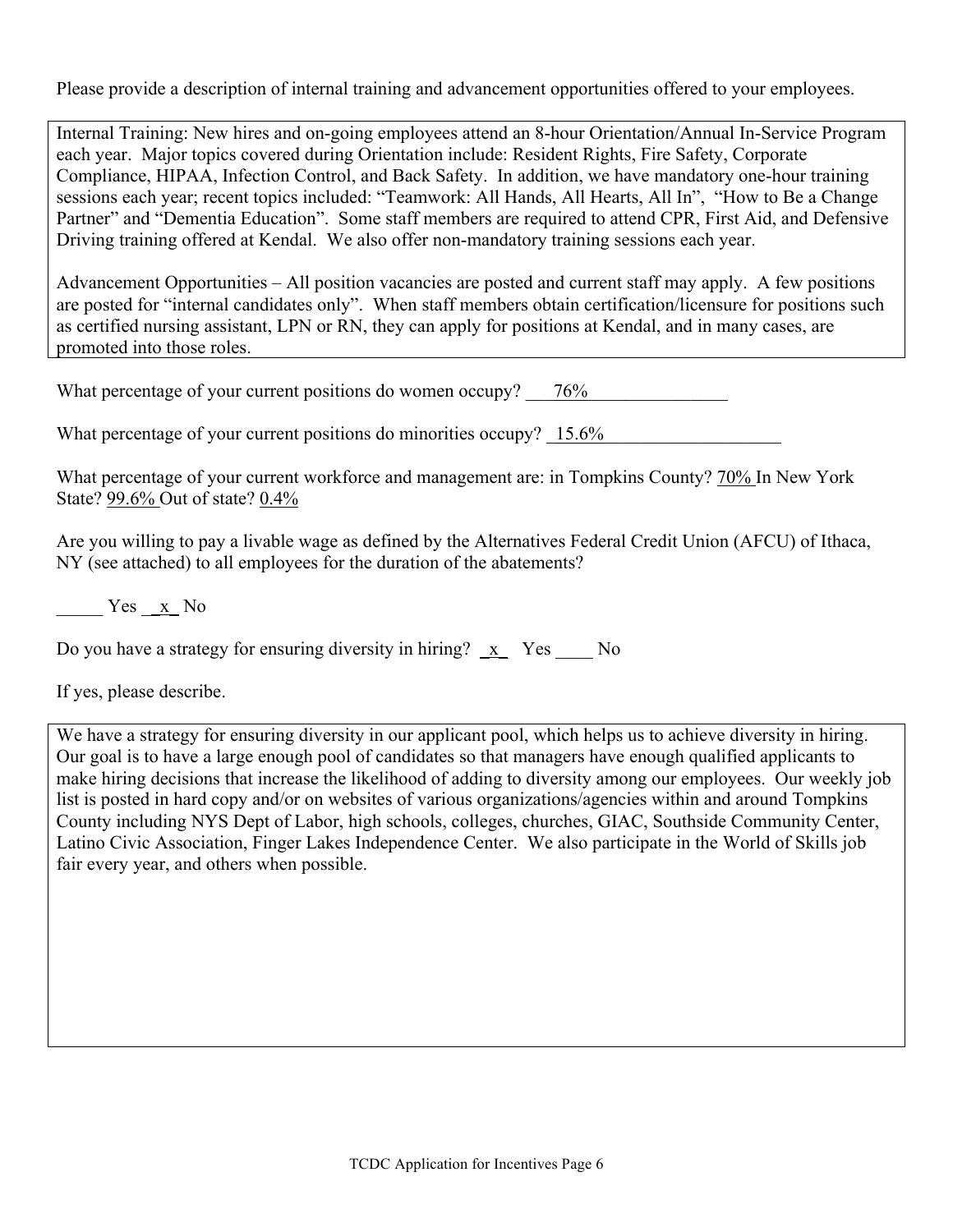# Please provide your Employment Plan

| Permanent                 | <b>Current Permanent Full-Time</b><br>Jobs by Occupation |                        | Projection of New<br>Permanent Full-Time Jobs* |                    |                    |                       |
|---------------------------|----------------------------------------------------------|------------------------|------------------------------------------------|--------------------|--------------------|-----------------------|
| Occupations in<br>Company | <b>Annual Salary</b><br>Ranges/<br>Hourly Wage           | Number of<br>Employees | Added in<br>Year 1                             | Added in<br>Year 2 | Added in<br>Year 3 | <b>Total New Jobs</b> |
| Professional:             | \$45,639-<br>\$155,295                                   | 49                     | $\boldsymbol{0}$                               |                    |                    | $\mathbf 0$           |
|                           |                                                          |                        |                                                |                    |                    |                       |
| Clerical:                 | \$27,040-<br>\$42,099                                    | 20                     |                                                | $\overline{2}$     |                    | $\overline{2}$        |
| Sales:                    | \$42,500-<br>\$75,324                                    | $\overline{3}$         |                                                | 1                  |                    | $\mathbf{1}$          |
| Services:                 | \$24,045-<br>\$44,865                                    | 153                    |                                                | 22                 |                    | 22                    |
|                           |                                                          |                        |                                                |                    |                    |                       |
| Construction:             |                                                          |                        |                                                |                    |                    |                       |
|                           |                                                          |                        |                                                |                    |                    |                       |
| Manufacturing:            |                                                          |                        |                                                |                    |                    |                       |
| High Skilled:             |                                                          |                        |                                                |                    |                    |                       |
| Medium Skilled:           |                                                          |                        |                                                |                    |                    |                       |
| <b>Basic Skilled:</b>     |                                                          |                        |                                                |                    |                    |                       |
|                           |                                                          |                        |                                                |                    |                    |                       |
| Other (Describe):         |                                                          |                        |                                                |                    |                    |                       |
|                           |                                                          |                        |                                                |                    |                    |                       |
|                           |                                                          |                        |                                                |                    |                    |                       |
|                           |                                                          |                        |                                                |                    |                    |                       |
| <b>Total:</b>             |                                                          | 225                    |                                                | $25*$              |                    | $25*$                 |

\*note: the number of projected new jobs in this section represents Full Time Equivalent positions (FTE's)

Estimated percentage of new hires who are currently not employed 11.1%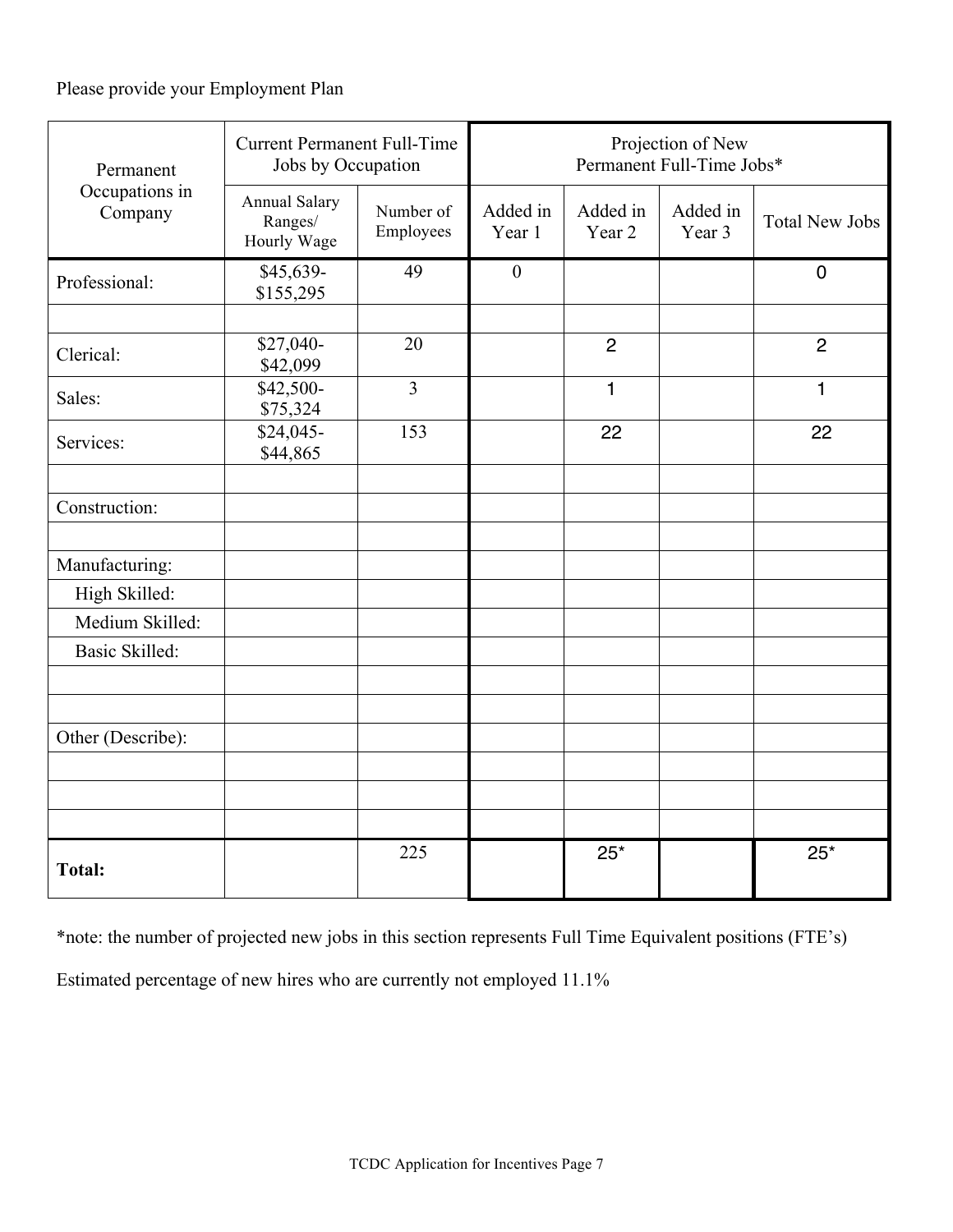### **Construction Labor**

| Will you use contractors who:<br>Have a certified apprenticeship program<br>Pay a prevailing wage<br>Use local labor                                                                                                                                             | $Yes \_\_ No \_\_X_\_$<br>$Yes \t No_X$<br>Yes X No |
|------------------------------------------------------------------------------------------------------------------------------------------------------------------------------------------------------------------------------------------------------------------|-----------------------------------------------------|
| <b>Environmental Review N/A</b><br>Environmental Assessment Form - short or long                                                                                                                                                                                 |                                                     |
| Submitted to: Village of Cayuga<br>Heights Property of the Commission of the Commission of the Commission of the Commission of the Commission of the Commission of the Commission of the Commission of the Commission of the Commission of the Commission of the |                                                     |
| Agency name: Village of Cayuga<br>Heights Property of the Contract of the Contract of the Contract of the Contract of the Contract of the Contract of the Contract of the Contract of the Contract of the Contract of the Contract of the Contract of the Contra |                                                     |
| Agency address: Marcham Hall, 836 Hanshaw Road, Ithaca, New York,<br>14850                                                                                                                                                                                       |                                                     |
| Date of submission: September 2013                                                                                                                                                                                                                               | Status of submission: Approved (Negative            |
| On October 20, 2012 the Village Plenning Reed terrioried the presenced site also and the Lega                                                                                                                                                                    |                                                     |

On October 28, 2013 the Village Planning Board reviewed the proposed site plan and the Long EAF, and made a negative determination of environmental significance ("Negative Declaration") in accordance with SEQR for the proposed action. The Board determined that an Environmental Impact Statement would not be required, and having completed the SEQR review and having made its SEQR determination, approved the application.

(*please note: an environmental review must be completed before TCDC can vote on proposed financial incentive. It is the applicant's responsibility to provide a copy of the determination of environmental impact by another agency to TCDC.)*

### **Permits**

Describe other permits required and status of approval process.

Kendal at Ithaca has received a Certificate of Need from the NYS Department of Health related to the construction of the new nursing facility and additional skilled nursing beds.

An application has been submitted to the NYS Department of Health for a Certificate of Authority for the additional independent living units and is in the final stages of review. We anticipate approval because the refinanc

Site Plan Review and Approval has been received from the Village of Cayuga Heights Planning Board. The Village has also issued a building permit for the construction of the project.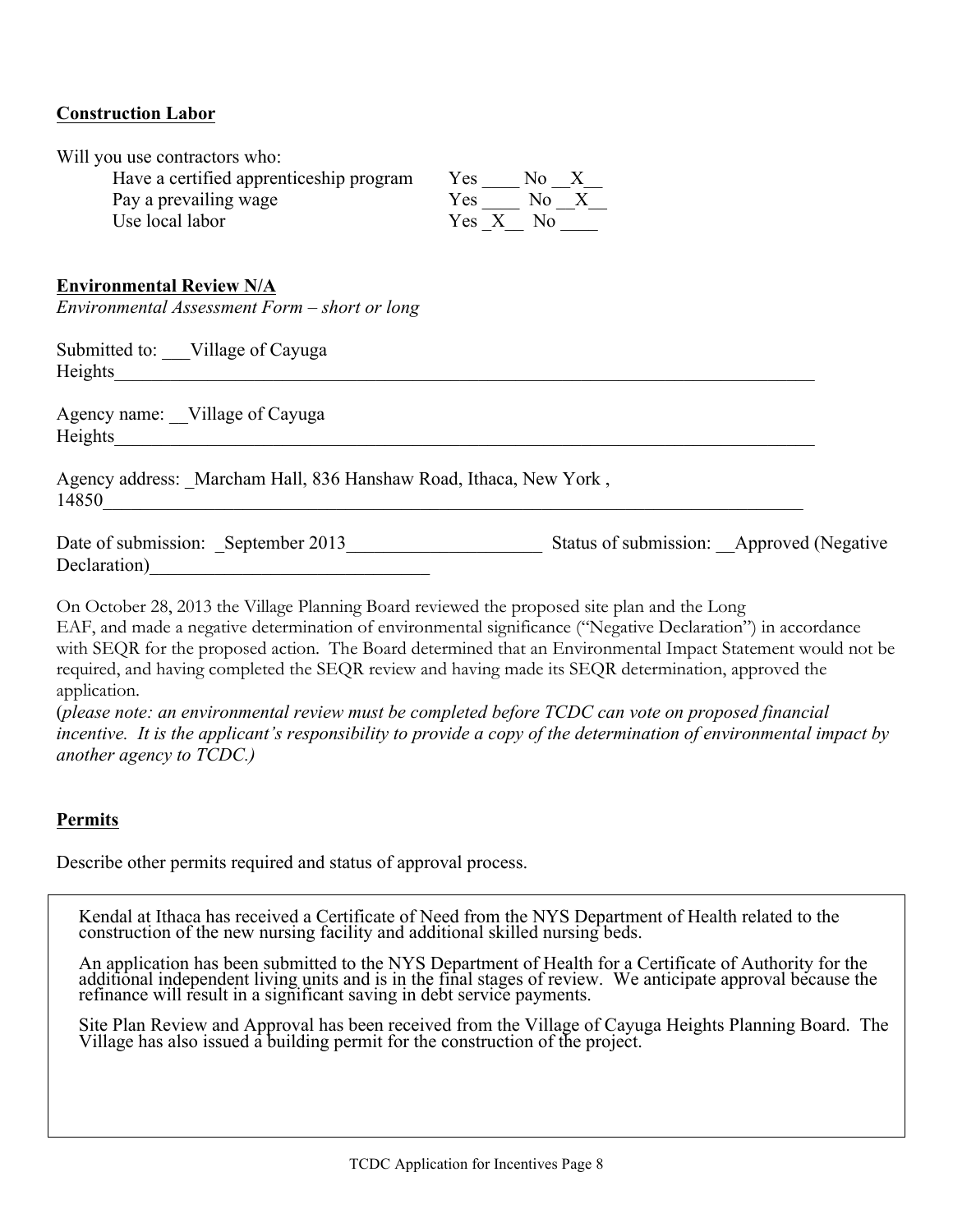# **Other**

Do you have any thing else you would like to tell Development Corporation regarding this project?

Kendal at Ithaca has utilized many consultants and contractors on the project to date, and strives to use local and regional consultants where possible. The following local Ithaca-based consultants are working on the project:

- **Chiang O'Brien** –Executive Architect for Construction Documentation/Administration, Ithaca, NY
- **T.G. Miller** –Civil Engineer, Ithaca, NY
- **TWMLA** Landscape architects and Land Planners, Ithaca, NY

Listed below are several New York based firms working on the project:

- **Perkins Eastman** Architectural and Interior Design, Programming & Master Planning, New York, NY
- **Lecesse Construction** –Pre-Construction Consultant and Construction Manager, Rochester, NY
- **Ryan Biggs** –Structural Engineer, Troy, NY
- **M/E Engineering**: Mechanical Electrical Plumbing Engineer, Rochester, NY
- **Steven Winters Associates**  Sustainability Consultant, LEED and NYSERTA, New York, NY